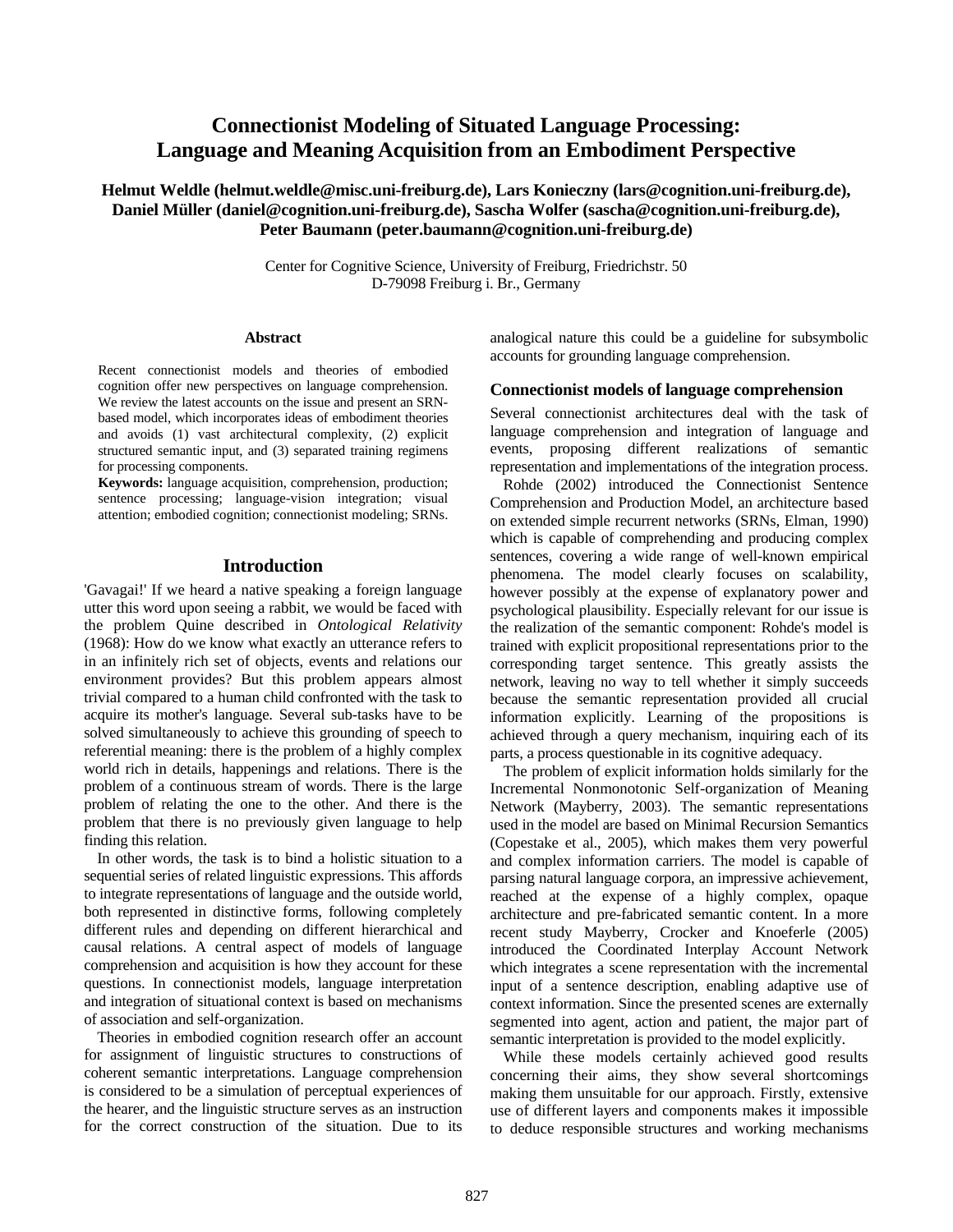from internal states of the model, prohibiting analysis of ongoing processes. Secondly, reliance on explicit, extremely powerful semantic representations that do most of the work of semantic processing prevents clear assignment of performance properties to inherent connectionist mechanisms. Thirdly, the use of separated training for the components (e.g., pre-training of the semantic layer before coupling it with sequential linguistic input) reduces integration to an interface between independent modules. This contradicts the idea of grounded language acquisition, inhibiting examination of mutual and synergetic effects between syntactic and semantic components.

The Distributed Situation Space model (Frank et al., 2007) does not use explicit propositions. It uses Self Organizing Maps (Kohonen, 1995) to represent simple and combined events in a microworld and maps descriptive sentences on corresponding situation vectors using SRNs. The model implements the idea of non-propositional semantic representations, preserving analogy of internal representations to external states on the dimension of transition and combination probabilities of events. Frank, Haselager and van Rooij (2009) explored the capability of this model to capture semantic systematicity beyond simply implementing symbolic computation. They concluded that connectionist systematicity emerges from interaction with the environment, reflecting the observed and derived structural correlations. Considered from an embodied cognition perspective, the model preserves analogy in its internal representations. But it still waives central qualities that need to be explored: it reduces semantic content to co-occurrences of events and does not aim at modality at all, thereby leaving out inferences on behalf of event-internal relations.

### **Embodiment theories of language comprehension**

Embodied cognition posits that the structure of embedded systems emerges as a consequence of interaction with the environment. This leads to an alternative perspective on cognitive processes and conceptualizations, which is highly compatible with recent connectionist and emergentist assumptions and enables the development of proposition-free comprehension systems.

<span id="page-1-0"></span>With the Perceptual Symbol Systems framework, Barsalou (1999) emphasizes cognition to be grounded in perception, operating on modal and analogue symbols. These are derived directly as neural substrates of activations corresponding to perceptions of the external world and share the same functional brain areas. This is claimed to obviate the grounding and transduction problem. Language comprehension is seen as a mental simulation process of perceptual states of neural activation, triggered by linguistic input. Joyce et al. (2003) proposed connectionism as a suitable framework for closing some explanatory gaps concerning the question, how such a system could actually be implemented. Based on an SRN-model of perceptual symbol formation they drew further specifications of the required mechanisms and how they come to work.

Zwaan (2004) introduces an explicit framework for embodied language comprehension that integrates several empirical findings. In his Immersed Experiencer Framework, situational entities correspond to activated functional neural webs instantiated by lexical items. These webs become integrated to construals by means of constraint-satisfaction mechanisms, representing events corresponding to clauses. The approach claims to replace propositional representations, which are stated to be merely illustrative shorthand.

# **Modeling situated language comprehension**

Our model directly addresses the discussed issues by imposing restrictions on the architecture, the nature of representations and tasks. Basically we assume that meaning is not an inherent feature of language, but must be assigned by grounded language acquisition: the meaning of a linguistic expression is the activated mental simulation of the corresponding event. Interpretation processes are guided by mechanisms of constraint-satisfaction, naturally inherent in artificial neural networks. Our focus lies on the integration of sequential linguistic and static situational information. The network is trained to achieve the simultaneous completion of different tasks: prediction of the sequential succession of linguistic units and recognition and classification of visual patterns related to the linguistic input. The tasks pose different requirements: extraction of sequential structures and their probabilities as well as extraction and generalization of diverse static patterns. Our aim is to explore the ability of the model to integrate these tasks, the mechanisms to map the contents of the differing information systems, and the usage of corresponding information of the respective system as an additional source of constraints.

# **Architecture and flow of information**

We tried to avoid the inflationary use of hidden layers and different modules to keep functional assignments transparent and interrelated effects of the components analyzable. The base architecture is an SRN, with different input and output layers for linguistic and visual/situational information processing (Figure 1).

The syntax component<sup>[1](#page-1-0)</sup> gets linguistic input (at Input I) in a sequential manner – sentences word by word – and is trained to predict the next input (at Output I), thereby extracting word classes, word transition probabilities and exploring structural relations in the input. Activation is forwarded from Input I over the Integration Layer to Output I. Learning of sequential structures is enabled through a context layer, which provides information about previous states of activation by copying the hidden layer and returning it at the next cycle.

The situational component propagates compressed simple static situations and is trained to reproduce its crucial information. The actual representations of the situational component are provided by the visual input and teaching examples: Input II presents static situations with simple

 1 The labels syntax and semantics are used as abbreviations for sequential linguistic vs. situational semantic component.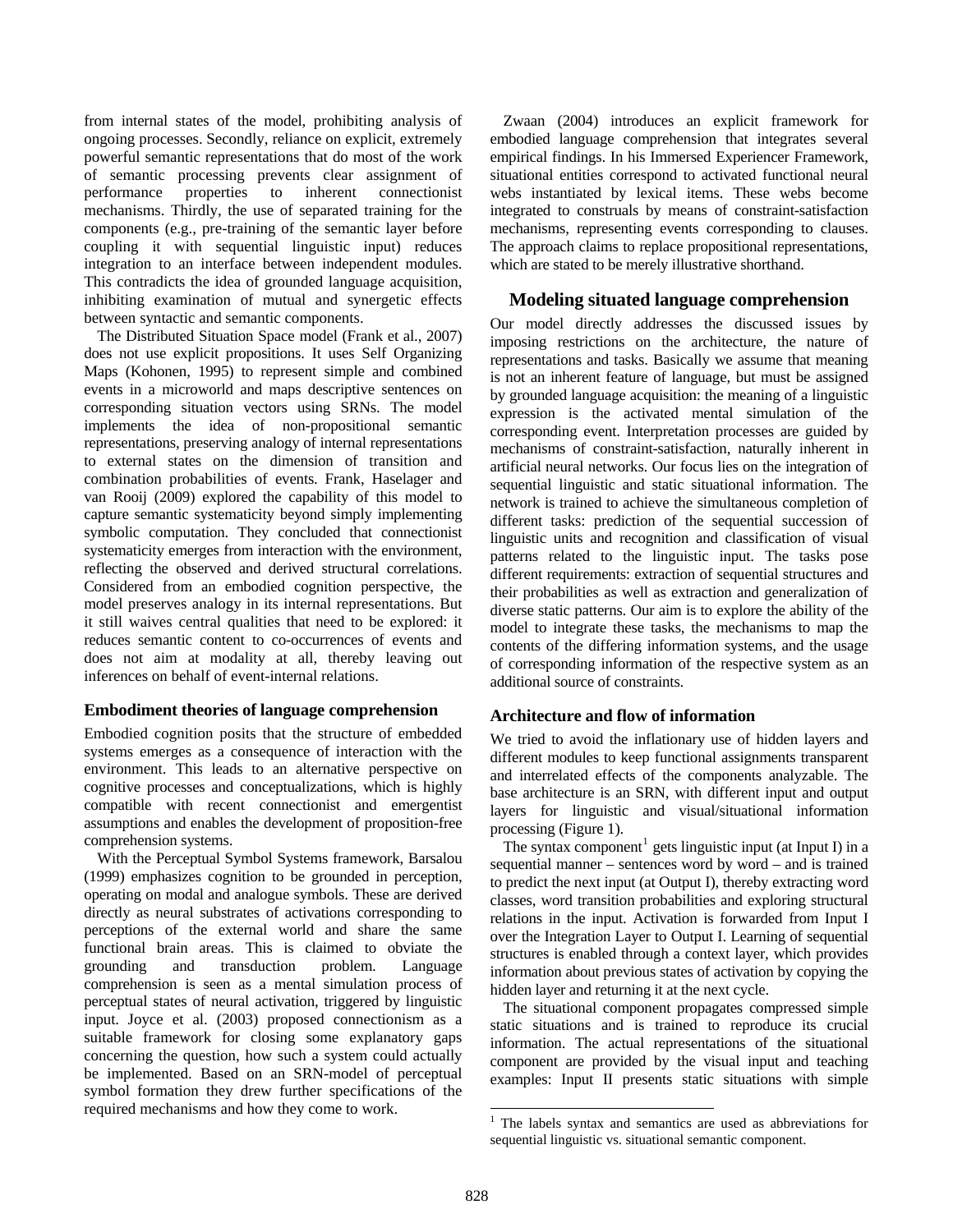objects on a two-dimensional grid, constituting a retina-like interface for the model. Activation is forwarded to the Integration Layer through an additional hidden layer (Encoder: Semantics) encoding a distributed representation of Input II and reaches Output II via a second additional hidden layer (Decoder: Semantics). Output II provides a prototype version of the scene, forcing the network to extract crucial information about space and objects.



Figure 1: Extended SRN-architecture for integration of linguistic and situational information.

Both types of information – static situation and corresponding sequential linguistic input – are presented simultaneously. The situation is maintained as long as linguistic processing is in progress. The information from both components is integrated in the Integration Layer – allowing generalization over co-occurrences of incremental linguistic and static situational input. The network is forced to find common representations to solve the differing tasks of both components. In contrast to other connectionist models covering sequential tasks, we did not use a separated training regimen for the syntax and semantics components, but trained the complete network in a holistic fashion on the different information sources.

#### **Semantics and situational representation**

Following the idea of embodied language comprehension theories, conceptualization is assumed to be modal and analogue, encoded as schematic abstractions of events and objects in the environment. Meaning is assigned to linguistic units on different levels by mapping the units onto the internal structure that simulates the corresponding object, action or event structure. We can distinguish between a non- or prelinguistic representation that conceptualizes the perceived world independently of linguistic labeling and a linguistic semantics that is constituted by assignment processes, corresponding to the relation between prototype theory and prototype semantics (Rosch, 1978). So, semantics is seen as a process rather than a state, led by constraint-satisfaction mechanisms, which dynamically adjust categories based on new experiences. We assume an intertwined development of positively interacting systems, as proposed in syntactic and semantic bootstrapping theories.

**Visual patterns.** To generate visual patterns, we used four discrete distinctive objects, named minus  $(-)$ , pipe  $(\cdot)$ , slash  $(\cdot)$ and backslash (\), distributed freely on a two-dimensional grid. Up to three of these objects were placed in different locations on that grid. Our situations differ in the number of involved objects, the identity of the selected objects, the exact location of these objects, and, as a consequence, in the spatial relation between those objects. The left panel of Figure 3 in the results section provides an example of an input situation depicting a backslash positioned roughly above the minus and slightly left above the pipe (this is obviously just one of several equally possible descriptions).

Concerning the retina-like implementation: our intention is not to provide a cognitively plausible model of visual processing, as for example realized by Coventry et al. (2005) in the Functional Geometric Framework. The retinal grid merely provides an intuitive and simplistic presentation format and offers several advantages: orientation towards modal features, analogy on the spatial dimension on the situational level and sparsely structured, non-explicitly encoded access to information about the situations.

The target grids contain prototype versions of corresponding input situations, reduced in several ways: they represent only two objects of an arbitrary number of initially presented objects, reflecting attentional focus on selected entities. It reduces the spatial expansion and idealizes the relative positions of considered objects to a prototypical spatial relation. Again using Figure 3 as illustrative example, the selected prototype for the input situation is the backslash positioned directly above the minus, blinding out the pipe. Mapping onto prototypes forces the network to instantiate self-organized internal representations of the situations that are selective and schematic in nature, extracting relevant information. This enables the model to distinguish the objects and to develop the concept of relative spatial positions, a presupposition for the mapping of corresponding linguistic input. Dominey (2003) demonstrated such a purely associative mechanism to be sufficient to inductively acquire productive grammatical constructions.

Table 1: Syntactic inventory for situation description.

| object-A be-located deictic-particle eos                   |
|------------------------------------------------------------|
| deictic-particle be-located object-A eos                   |
| object-A be-located location-relative object-B eos         |
| object-B be-located inverse-location-relative object-A eos |
| location-relative object-A be-located object-B eos         |
| inverse-location-relative object-B be-located object-A eos |

We used a very limited microlanguage for situation description (Table 1). The linguistic input consists of sentences presented sequentially word by word. The vocabulary contains lexical units for the distinguishable objects, for relative positions of the objects in space, a state verb, a deictic particle and an end-of-sentence marker. It is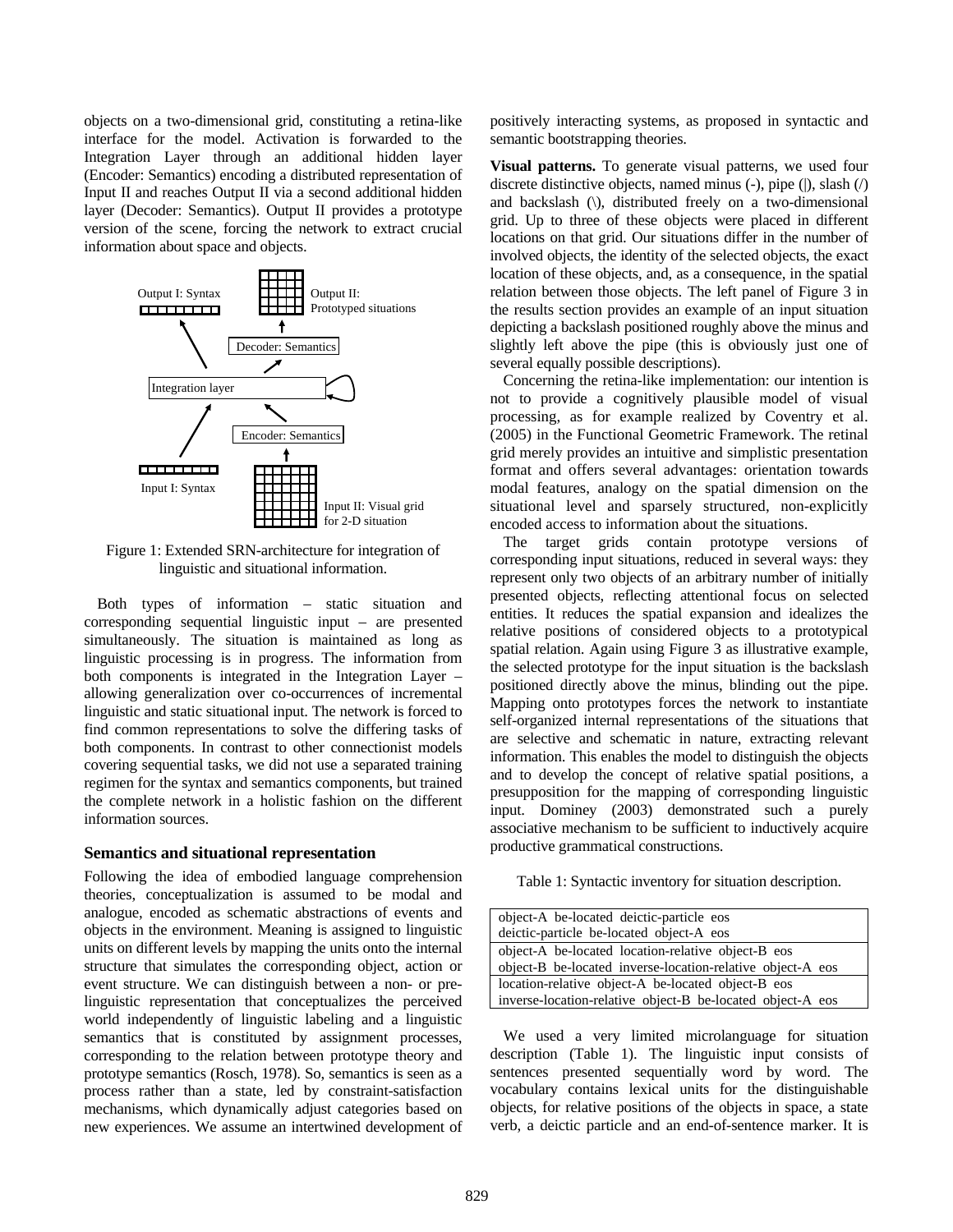encoded in a localist fashion, each active unit representing one word. Visual situations are complex in that they entail several possible spatial relations between several objects. By expressing one of these relations between exactly two objects, the network is forced to direct its focus of attention.

# **Hypotheses on network performance**

We expect language to have a positive effect on the discrimination and categorization of the components establishing the corresponding situations. Vice versa, we expect beneficial effects of the visual input on word prediction, based on the assumption that the network makes use of mutual informative cues. This is not as obvious as it may appear, since one could just as well assume that the tasks interfere with each other due to their different representation formats and the narrow resource of representational space.

In the test phase the network should be able (1) to derive the situational prototype without relying on the information of the situational input by exclusively using the sequential linguistic input and (2) to derive a coherent and correct sequential linguistic output, exclusively using the information of the static situation input. Furthermore the network is expected (3) to show systematic performance when coping with ambiguous cases occurring several times. When tested on the complete information including vision and language, we expect the network (4) to use the integrated crossover information to draw inferences on the correct output and to rule out irrelevant possibilities.

#### **Materials and simulations**

We ran the simulations on LENS (Rohde, 1999). Language input and output layers consisted of 16 units each, vision input had a grid size of 9 x 9 (= 81) units, prototyped vision output had a grid of 7 x 7  $(= 49)$  units. Hidden layers consisted of 40 units each. The presented visual scenes showed up to three out of four different objects (minus, pipe, slash, backslash), forming complex spatial relations. The training sets contained 60% randomly chosen situations of the 130708 possible constellations of objects.

The training regimen consisted of three different stimuli settings. (1) *trainComplete* provides visual and linguistic stimuli in parallel, (2) *trainProduction* provides only visual stimuli to force the network to perform language production for observed scenes, (3) *trainComprehension* provides only linguistic stimuli forcing the language comprehension process. The target information always included both visual scene and corresponding linguistic description. The three training conditions were presented in an alternating manner.

The networks were trained for 10 epochs, but already showed very good performance on early epochs. We used the backpropagation-through-time algorithm, applying momentum 0.3, an initial weight range of 0.3 and a learning rate of 0.2, which was incrementally decreased by a factor of  $0.02$  $0.02$  per epoch.<sup>2</sup> The language output layer received a softmax function to enforce output activation complying with an interpretation of word probability. The test set used a sample of scene constellations excluded during the training phase. It was constructed corresponding to the training stimuli, providing full or single-sided reduced information: *testComplete*, *testProduction* and *testComprehension*.

### **Results and discussion**

The proposed architecture has the potential to simulate and predict behavior relevant to research areas ranging from language acquisition to visual attention. What we present here are preliminary results of network performance using a subset of the possible training and test variations. The results are reported in three sections, treating (1) vision/comprehension, (2) word prediction and (3) language production, including relevant aspects concerning their interaction.

**Vision/Comprehension** In the *testComplete* condition with two objects in the input the model manages to produce the correct vision prototype at time step 1 already, without showing wrong objects. Over successive time steps, already clear objects get activated even stronger receiving additional support from the linguistic input. In ambiguous visual situations the vision output provides a preferred reading (due to slightly different frequencies in the training set). If the interpretation is falsified by the linguistic input, it adjusts the visual image to the linguistically referred position immediately.

In the three objects condition, the vision output first provides a diffuse but by no means arbitrary activation pattern: it contains all possible objects in their possible relations, in most cases with preferences for one constellation. During the time course of the incoming sentence, affirmation of the selected constellation by the linguistic description guides the vision output to adjust the pattern to the predetermined state, using at each step the available information at hand. New information reducing the possible constellation leads directly to a correction. At the last step only the requested pattern is produced, leaving no deviant activation (compare Figure 2). Importantly, at the final steps in both conditions the vision output contains only the activation of the correct predetermined constellation.

For the two-objects condition, this adjustment process could best be described in terms of disambiguation and discrete categorization. The process for the three-objects condition is rather a shift of attentional focus. Corresponding to the linguistic information, irrelevant aspects of the scene are shifted out of the focus of interpretation, while the relevant information receives highlighting by exclusive activation (Figure 3). This high context sensitivity emerges from implicit constraint-satisfaction mechanisms of the network, inherently establishing a frame-of-attention mechanism not built into the system artificially.

 $\overline{a}$ 

<span id="page-3-0"></span><sup>&</sup>lt;sup>2</sup> We ran several sets of networks, varying learning rate (0.05 to 0.2), momentum  $(0.0 \text{ to } 0.6)$  and initial weight range  $(0.1 \text{ to } 1.0)$ .

Results were largely robust for most combinations of parameters, showing slight performance loss for some combinations, but preserving the qualitative systematicity of performance.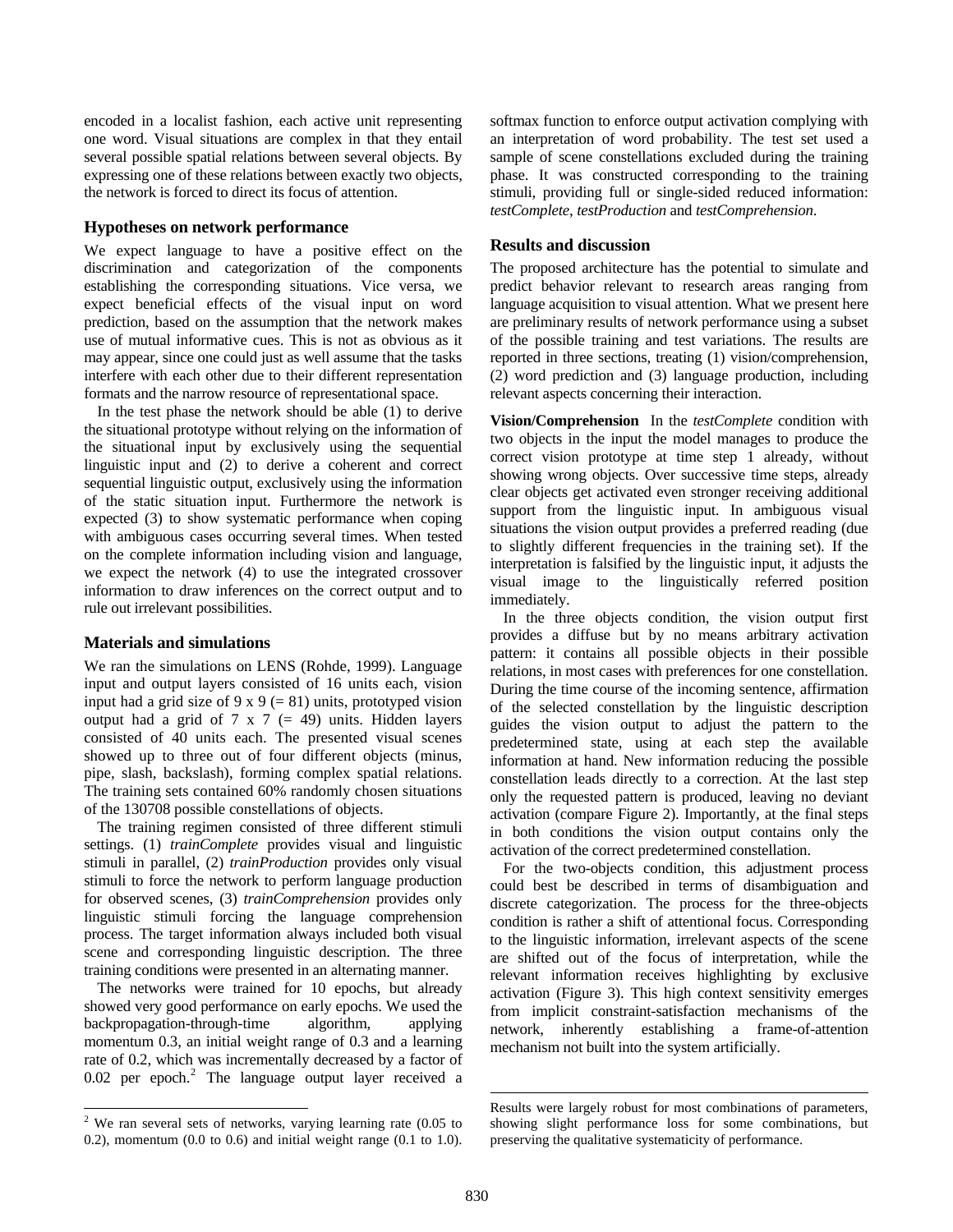In the *testComprehension* condition we can observe the same behavior of direct correspondence between provided linguistic information and constructed scene prediction. Slightly different from the *testComplete* set, it produced even clearer constellation predictions, since input is less distorted by competing relations. The comprehension process succeeds incrementally, using all new information to construct a scene prediction as complete as possible. As soon as all relevant information is provided by the linguistic input, a stable visual scene prediction is constructed, containing only correct activations. This proves that the comprehension mechanism works independently from provided visual information and is able to construct complete visual scenes from linguistic descriptions, when no visual information is provided.



Figure 2: Comprehension and inference effect.

During the incremental construction of the situation model one can observe different strategies for using given and inferring missing information. As soon as a spatial relation is referred to, the vision component displays placeholders for the respective positions. In some cases, these take the shape of some object, indicating an expected default. If an object is already given, it is positioned correctly, leaving the second underspecified. With no spatial relation given, an introduced object is instantiated with weak and slightly obscured activation on multiple positions.



<span id="page-4-0"></span>

**Word prediction.** Like the vision output the linguistic output is highly accurate in the *testComplete* condition with two and three objects. At time step 1 the network prefers to predict the spatial relations. It states only possible relations according to the visual input. The same holds for the following time steps. During object prediction, the network predicts only objects observed at the visual retina. At functional syntactic positions (verb, end-of-sentence marker), the network produces optimal activation.

Moreover, in successive time steps, it predicts only those objects and relations that can occur corresponding to the descriptive sequence given before (e.g., after the object location 'right-of', only objects are linguistically predicted, that can occur in a 'right-of' constellation). So it achieves far more than POS-tagging or grammatical probability matching (as criticized by Steedman, 1999). Its predictions are sensitive to word transition probabilities and grammatical category, and at the same time sensitive to possible descriptions of the scenes as provided by the visual context. We interpret this as visual priming, determining the linguistic performance by pre-activation of the relevant lexical items. In the condition *testComprehension*, the word prediction component could not rely on additional visual information. Therefore it activated all possible objects and relations at the respective syntactic positions, which are the only constraints provided by the preceding linguistic information.

**Language production.** For the *testProduction* set we reconfigured the trained network with a copy-connection from the language output layer (Output I) to the language input layer (Input I) and equipped the output layer with a winner-take-all functionality.<sup>[3](#page-4-0)</sup> We have just begun analyzing production data, so the results are somewhat preliminary. The network produces mainly correct and complete sentences. These sequences contained only objects and relations that were given in the visual input, however not always expressing the correct constellation of objects. The network always instantiated linguistic starting points driven in correspondence to the distinctiveness of the visual input (e.g., clarity of spatial relation). While the network did rarely produce wrong sentences, it sometimes produced sentences that did not accurately correspond to the visual scene. Sometimes, objects were repeated (slash is left-of slash), or objects appeared in reverse order. The majority of sentences however expressed the correct constellation of objects.

The successful integration of information and interaction between the two components is reflected in the strong correspondence between language and vision: even when the network assumes a wrong constellation (e.g., for ambiguous cases and for three objects with initially wrong preferred constellations), this is predicted consistently on the vision and language output. Moreover, activation strengths for the objects and locations in the visual output and their respective word nodes correspond to each other (Figure 2, second

<sup>&</sup>lt;sup>3</sup> This feedback loop triggers sequential routines to control the production process, providing the actual output as input stimulus on the next time step (e.g., Rohde, 2002).